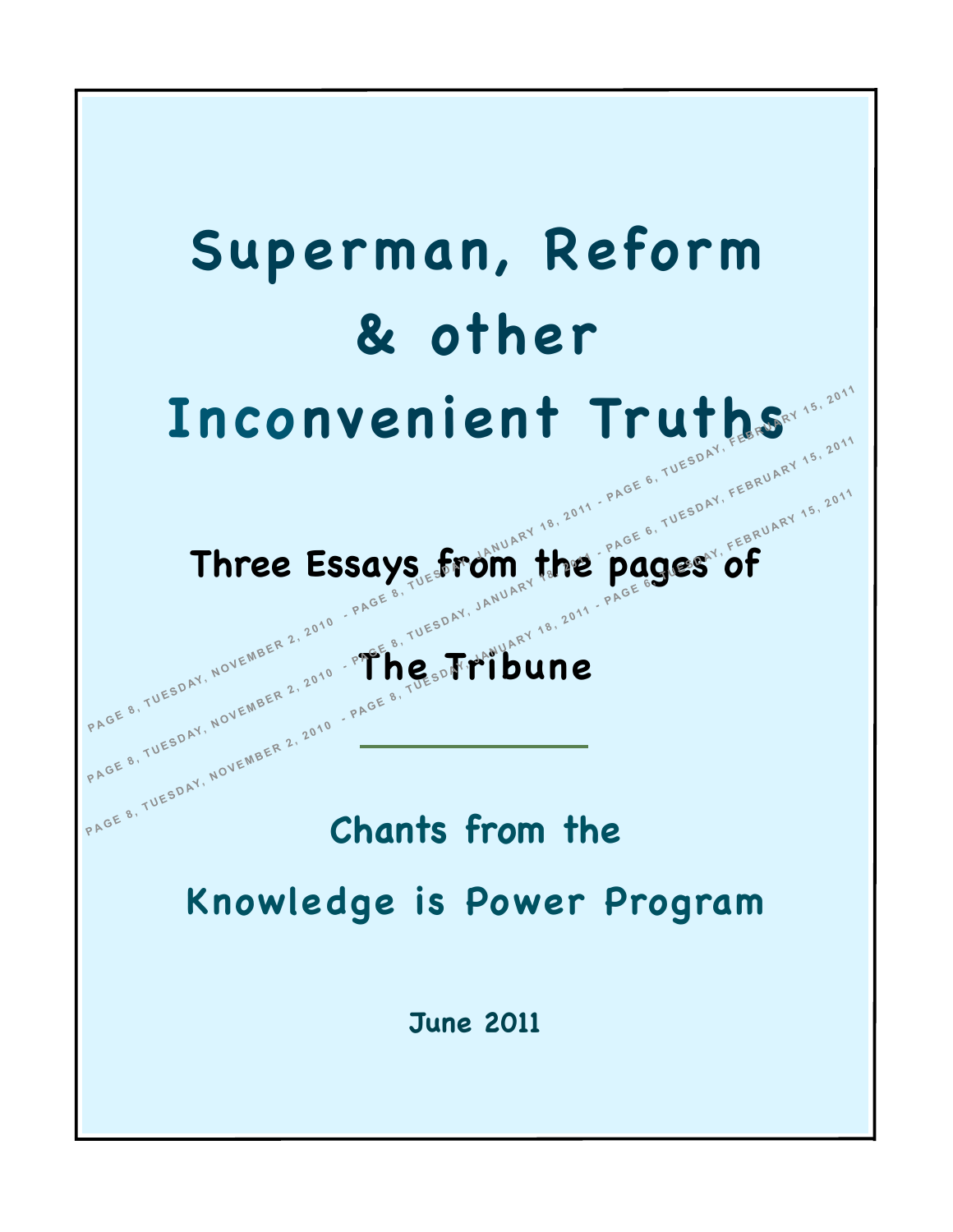# T

his publication is intended for use in connection with public viewings in the Bahamas of the film documentary "Waiting for Superman" that features Geoffrey Canada and the Harlem Children's Zone. It includes two dramatically different and seemingly unrelated story lines running side-byside.

**On the left** side of pages 2, 5, 8 and 11 (the back cover) are the chants, the student commitment and a rule of behavior used in the very successful KIPP (Knowledge is Power Program) schools that are transforming teaching in the inner-city schools of America.

It is an interactive, highly kinetic system developed by Harriet Ball, a body of knowledge that was passed on to two young Ivy League college graduates, Mike Feinberg and David Levin. They had a passion to teach and discover what worked with their kids in their public school classroom in Houston, Texas.

**On the right** side are three articles that address the "Inconvenient Truths" of education reform that are not only "inconvenient" but seemingly impossible barriers to education reform.

- The first addresses the problem of Government mandated unions in public education using the U.S. as an example. **Inconvenient Truth #1** is that similar institutional barriers in the Bahamas are likely to equal to or even exceed those faced by Geoffrey Canada in the Harlem Children's Zone.
- The second addresses the complex intersection of education and politics by looking at the the state of New Jersey. "The Cartel: education + politics = \$", the DVD, contends that the unions, school boards, the New Jersey Department of Education and politicians collude systematically for their gain. This is at the expense of student academic achievement and the state's financial solvency. **Inconvenient Truth #2** is that the Bahamas also has road hazards at the junction of Education Avenue and Politics Street.
- The third looks at what we know about the acquisition of the basic cognitive skills early in every human's life...potential near permanent learning impairment and reduced life-time learning and earnings. **Inconvenient Truth #3** for the Bahamas is that the solution, "Identify the most ineffective teachers and move them out of the classroom", is easy to state but difficult to implement.

As difficult as this may seem, there is a cure for the common scourge of illiteracy and academic failure. Ultimately, the country simply must discover it. A complete roadblock at the junction of Education and Politics would produce grave consequences for Bahamians in The Bahamas.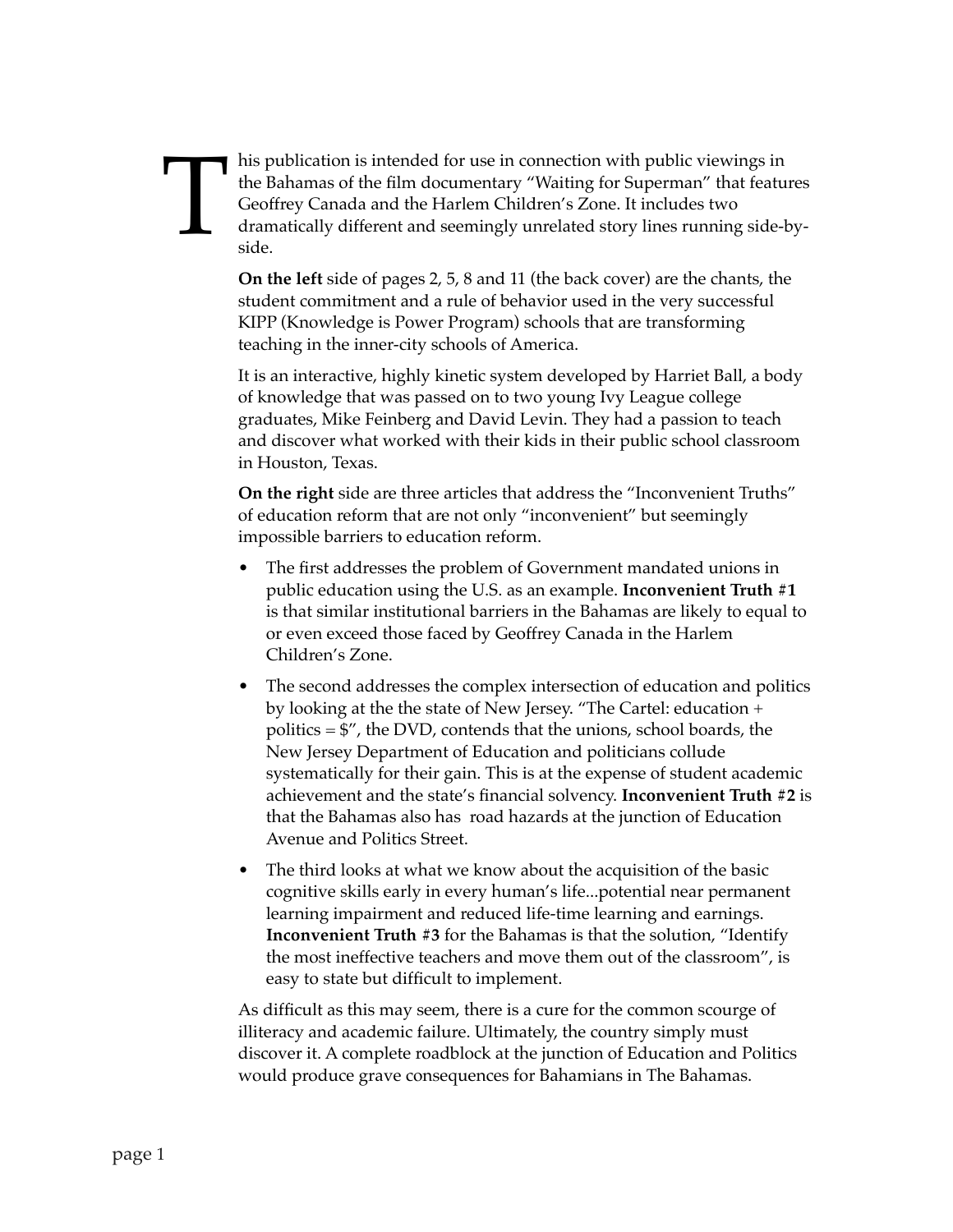Superman, Unions & Reform by Ralph J Massey

You gotta read, baby, read.

You gotta read, baby, read.

The more you read, the more you know. Cause

knowledge is

power.

Power is money

and I want it.

A KIPP Chant

**T** eoffrey Canada, founder of the Harlem Children's Zone, states that the way to fix our public schools is "with supermen and superwomen pushing superhard to assemble what we know that works: bettertrained teachers working with the best methods under the best principals supported by more involved parents". That's the formula that he used successfully in 100 blocks of Harlem and is the subject of a documentary released on October first of this year to both national and international acclaim. G

BUT...that formula understates the challenge of reform in public education.

#### **Getting Control**

Large industrial trade unions in the U. S. developed over the past 80 years. The National Labor Relations Act of 1935 supported the establishment of powerful private sector unions by limiting employer activity in order to encourage union formation and mandate collective bargaining. And prior to the early 1960s, there were essentially no unions in Government employment. There were, however, the American Federation of Teachers (AFT) that aggressively pushed for collective bargaining and the National Education Association (NEA) that did not. The latter had 32 departments promoting development of everything from Art to Vocational Education.

**BUT** this picture change dramatically in the early 1960s when the AFT won the first collective bargaining agreement in New York City. By 1972 the NEA's 32 departments disappeared as both unions became locked in a competitive struggle to unionize the 13,000 school districts of the country. The NEA became the largest union in the country with its power extending beyond the negotiation of labor contracts. It is a dominant political power that secures favorable policy decisions at all levels of government.

**AND** starting in the 1960s with the War on Poverty there was a rapid increase in nation-wide education expenditures and also a a drop in student/teacher classroom ratios. Nation-wide expenditures per pupil adjusted for inflation more than quadrupled and the student teacher ratio dropped from 27 to 18.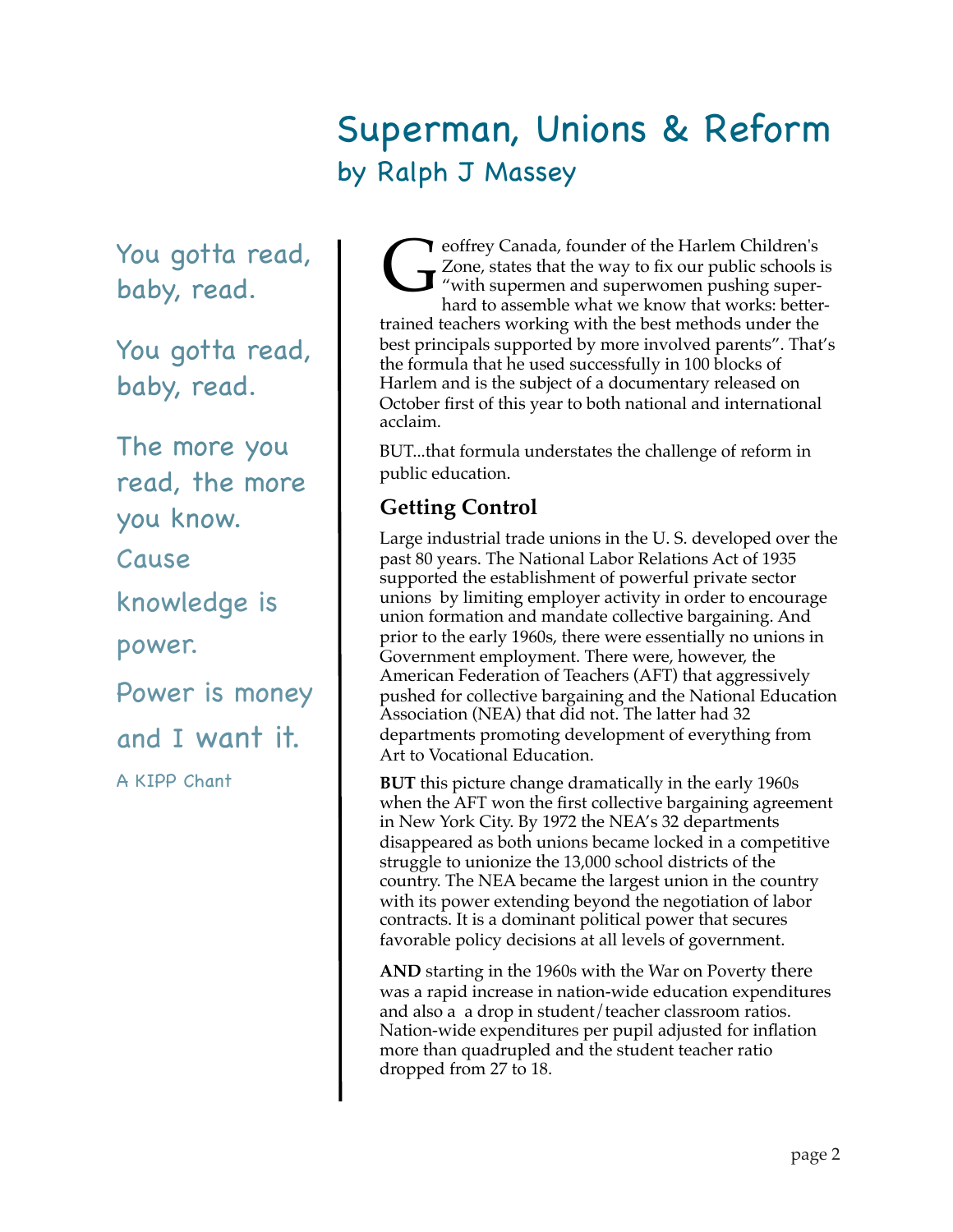**AND** despite this, during the 1960s and 1970s there was a significant decline in the academic test scores of high school students, the measurable output of the system. That decline was followed by a period of stagnation and then some minor improvement in the late 1980s and 1990s.

A political/economic analysis covering 50-years concludes -

- 1. Teacher unions have been a significant causal factor in the decline in academic achievement because they acquired the power and organizational ability to achieve their primary interests.
- 2. "Schools as currently set up do not allocate extra resources in a way that matters for academic achievement."

#### **The Nitty Gritty**

The unstated union objectives are "eliminate wage competition, restrict entry to the occupation, increase the demand for services provided by union members and weaken rival service providers." Their objectives include -

- Uniform pay scales based on seniority and teacher education courses taken,
- Opposition to frequent teacher evaluations, premium pay for academic specialties, performance based merit pay, educational vouchers, charter schools and home schooling, and
- A fierce defense against teacher job losses for any reason assuring nearguaranteed life time employment...and also "Rubber Rooms" for unfit teachers and the "Pass the Lemon" practice to minimize the impact of poor teachers on students.

In New York state, disciplinary hearings for teachers last eight times longer than the average U.S. criminal case and cost the State \$65 million a year.

The irony of history is that today union membership in state and local governments now exceeds that in the private sector; and two recent events dramatically illustrate the promise and perils of reform.

#### **D.C. Smack-Down**

On October 1st Paramount released an acclaimed documentary "Waiting for Superman". The film follows the experiences of five inner city public school students enduring a public lottery, the last step for entry into very high quality, college preparatory schools. Interspersed in this drama are the testimonials by Geoffrey Canada and others who deliver "a uniquely valuable perspective that informs the debate and clarifies the issues, suggesting how much has already been accomplished and the problems that continue to elude solution."

The second major event occurred in Washington D. C., formerly the nation' worst performing public school district. In 2007 Adrian Fenty, a young, well educated, Afro-American "reformer" was elected mayor and immediately appointed Michelle Rhee, a Korean-American, Chancellor of the school system. She recognized the importance of quality teaching and set out to implement rigorous reform.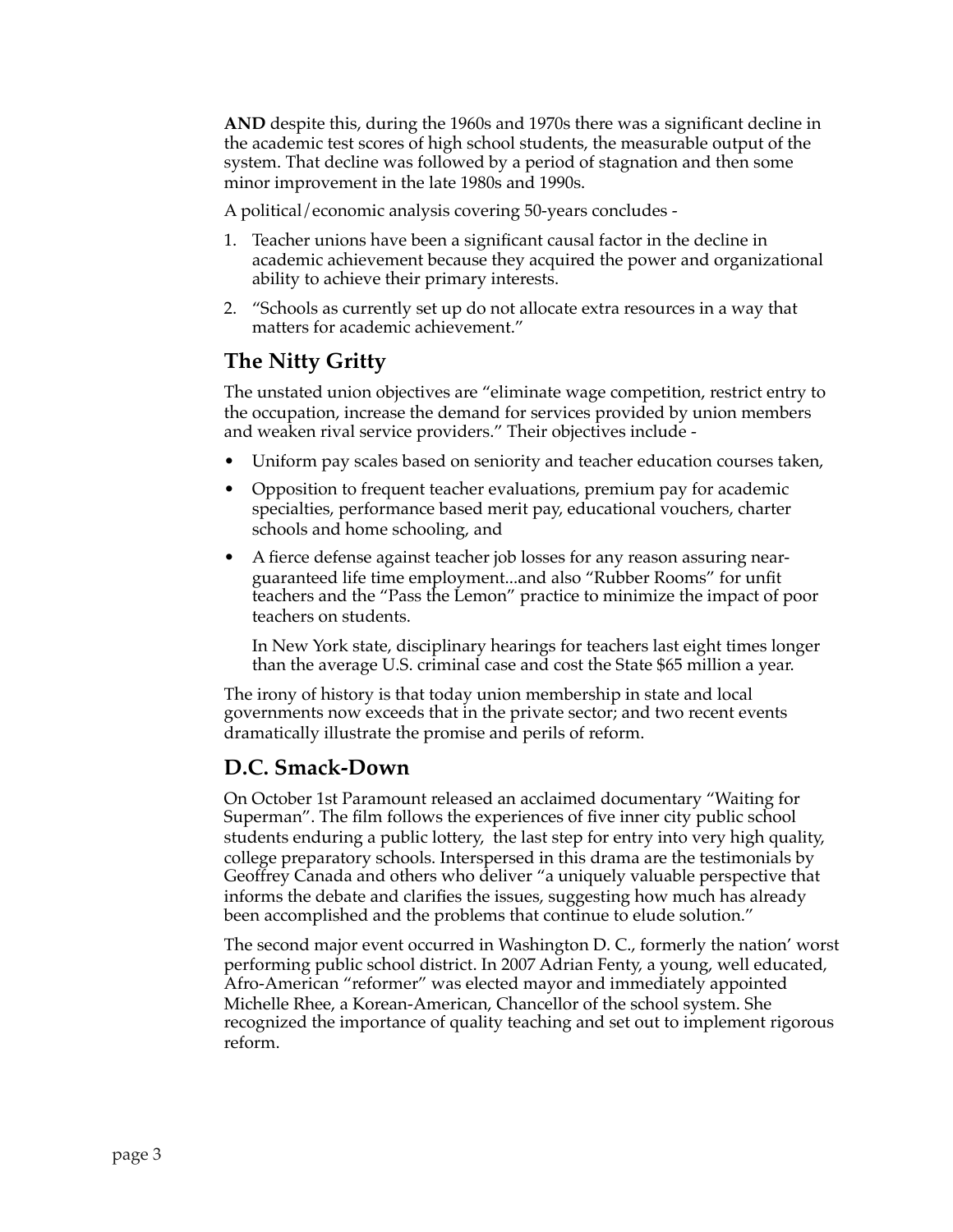- Before her first school year began she identified 68 people including 55 teachers who had no discernible duties. She subsequently fired them saving the District \$5.4 million annually.
- She closed 25 underperforming schools out of total of 129 and replaced half of the system's principals.
- In 2008 she offered teachers the option a.) Get a \$10,000 bonus and a 20 percent raise or b.) Get a \$10,000 bonus and a 45 percent raise and possible total earnings of up to \$131,000 if they would forfeit their tenure protections. The union rejected this proposal.
- She announced a program to tie teacher licensing to changes in student grades. The teachers union's claimed that to require a teacher to demonstrate effectiveness in order to remain employed was "dangerous" and "discriminatory".
- The union contested every one of Rhee's 266 firings.
- In 2-years Michelle Rhee raised Washington off the bottom of the national large city public school achievement list.

Although Adrian Fenty fully supported the education reform program, he lost touch with the back-lash against it and, in addition, made a series of unrelated political blunders. In the September 2010 mayoral election the union supported his opponent with \$1.0 million in cash and its community organizing skills. Mayor Fenty lost his re-election bid by a considerable margin and Michele Rhee resigned.

#### **A Lesson for The Bahamas**

Geoffrey Canada's reform enterprise is privately funded and operated. He did not have to begin and sustain it under a collective bargaining agreement that would strip him of his ability to manage.

Nevertheless, there are two fundamental truths:

- 1. Those students having a series of years with poor teachers experience a "near-permanent retardation of academic achievement;" and
- 2. "The quality of an education system cannot exceed the quality of its teachers"

The task of education reform in the Bahamas has all the promise and perils faced by Michelle Rhee and Adrian Fenty and are far greater than those faced by Geoffrey Canada.

**The Bahamas truly needs supermen and superwomen if it is to end the "nearpermanent retardation" of a critical portion of its people.**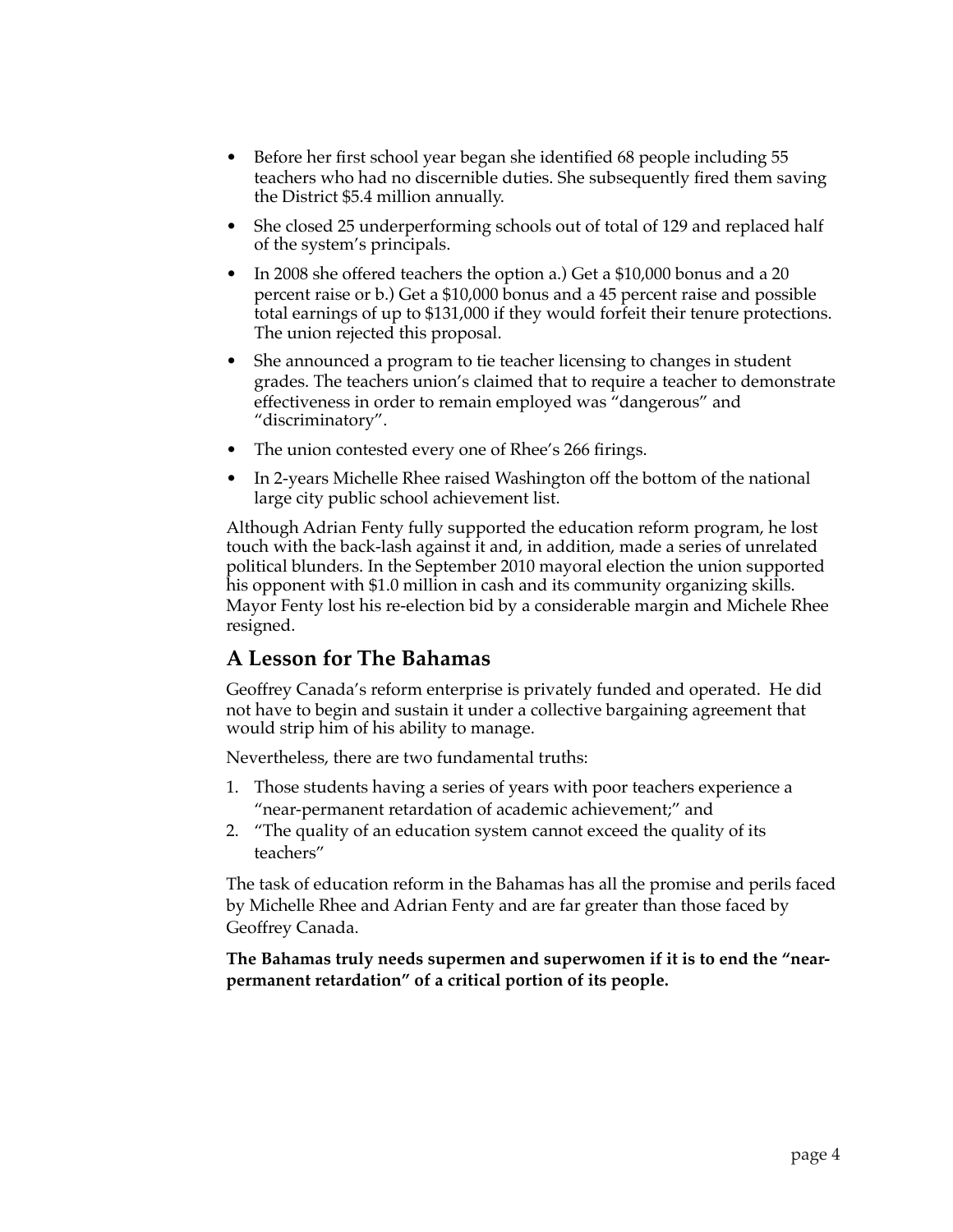## Education + Politics = Illiteracy + Waste by Ralph J Massey

Teacher: I heard from a li'l ole bird that KIPP was great in math. Students: No brag. Just facts! Teacher: Then you can count by nines? Students: Yes! Teacher: KIPP, KIPP! Students: Good as gold, quickly let me see your fingers roll. Nine, eighteen, twenty-seven, thirty-six, forty-five, fifty-six, sixty-five, seventy-two, eightyone, ninety, ninetynine, one-hundred and eight. Whoomp! There it

is!

**I** infortunately...the failure of public education in both the U.<br>S. and the Bahamas ranks close to jobs and budget deficits S. and the Bahamas ranks close to jobs and budget deficits as one of the most difficult public policy issues of the day. The evidence of the public education failure in the U. S. and the Bahamas is clear. However, the average citizen cannot help but be confused about what is wrong and what should be done. The evidence is clearer with respect to the U.S.; but it is relevant to the Bahamas.

#### **Explosive Documentaries**

The level of academic achievement in the U. S., the long-standing *status quo*, promises catastrophic long-term economic and social consequences. The 20th Century world super-power ranks 24th behind virtually all advanced Asian and European countries in international academic rating systems. Academically it is underachieving; and two recently released full-length film documentaries deal with this.

**"Waiting for Superman"** is in limited public distribution; and focuses on a particularly successful type of school that flourishes in urban low-income neighborhoods.

**"The Cartel: education + politics = \$"** is about New Jersey, the state with the highest expenditures per student in America and an unacceptably low academic achievement ranking.

One should note that New Jersey has three types of public schools:

- •Regular public schools with teachers in teachers' unions,
- • Magnet public schools that have a specialized curriculum also with teachers in teachers' unions, and
- • Charter schools that are publicly owned but privately operated with teachers who are not in teachers' unions.

#### **New Jersey Reality**

The latter documentary argues that in New Jersey there is a **Cartel** made up of unions, school boards, the New Jersey Department of Education and politicians that collude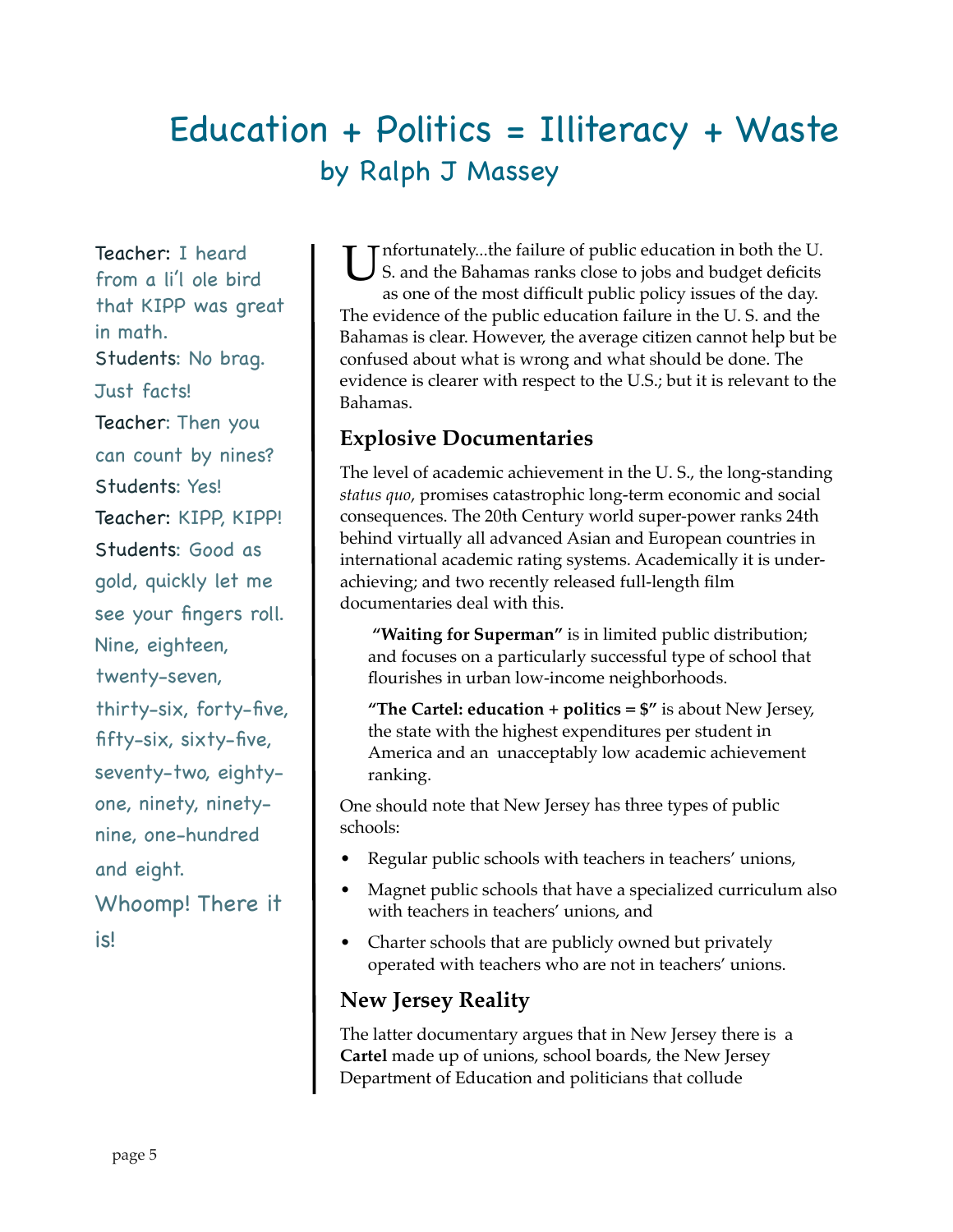systematically for their gain at the expense of students and the state's tax payers. The immediate losers are the students as measured by what they don't know and cannot do on leaving school and a state financial budget that has been out of control.

The documentary describes and illustrates how the **Cartel** works with interviews and hard data...a simply fascinating one hour and thirty-two minute *tour de force*.

One example is a new \$30 million football stadium at Shabazz High School located in a low income district where only 14% of the students get a passing grade in math...a startling contrast of wasteful spending and academic failure.

#### **The Obsolete Paradigm**

The obstacle to education reform in large measure is the political power of the New Jersey Education Association (the NJEA, the teachers union). The issue is not the quality of 60 to 70% percent of public school teachers; rather it is the 30-40 percent that are not and cannot be fired for cause.

Teachers achieve tenure after 3 years and one day of service; and they are protected against unlawful discharge by a litigation process that the NJEA zealously uses to block 99.7 per cent of all proposed separations. Because of the costly litigation hurdle, it is virtually impossible to fire a teacher.

And...guaranteed employment-for-life has disastrous consequences:

**1. Learning Impairment.** Students who get more effective teachers have an extreme advantage while those with poor teachers experience a "near-permanent retardation of academic achievement." Strong evidence supports the conclusion that a good teacher will produce "a student gain of one and a half grade-level equivalents during a single academic year; whereas a bad teacher will produce a gain of only a half year...and...it is likely that the typical student will get a run of bad teachers.**"**

**2. Picking Good Teachers.** It is extremely difficult to identify those teaching candidates that will produce superior student-learning gains. Unfortunately, "teacher-education courses taken" or a teacher's Intelligence Quotient are not good indicators of future teaching success.

It helps if teaching candidates have under-graduate degrees in specific academic fields; however, Eric Hanushek, the leading education economist, concludes that what happens after a teacher is hired is a more valid indicator of future teacher effectiveness; and he strongly recommends that teacher rewards and promotions should be tied to the measured academic gains registered by a teacher's students.

Such a policy means that a school district must engage in a continual process of hiring, evaluating and firing to acquire a stable of quality teachers. This helps avoid trapping unfortunate students in a series of poor teachers...thus creating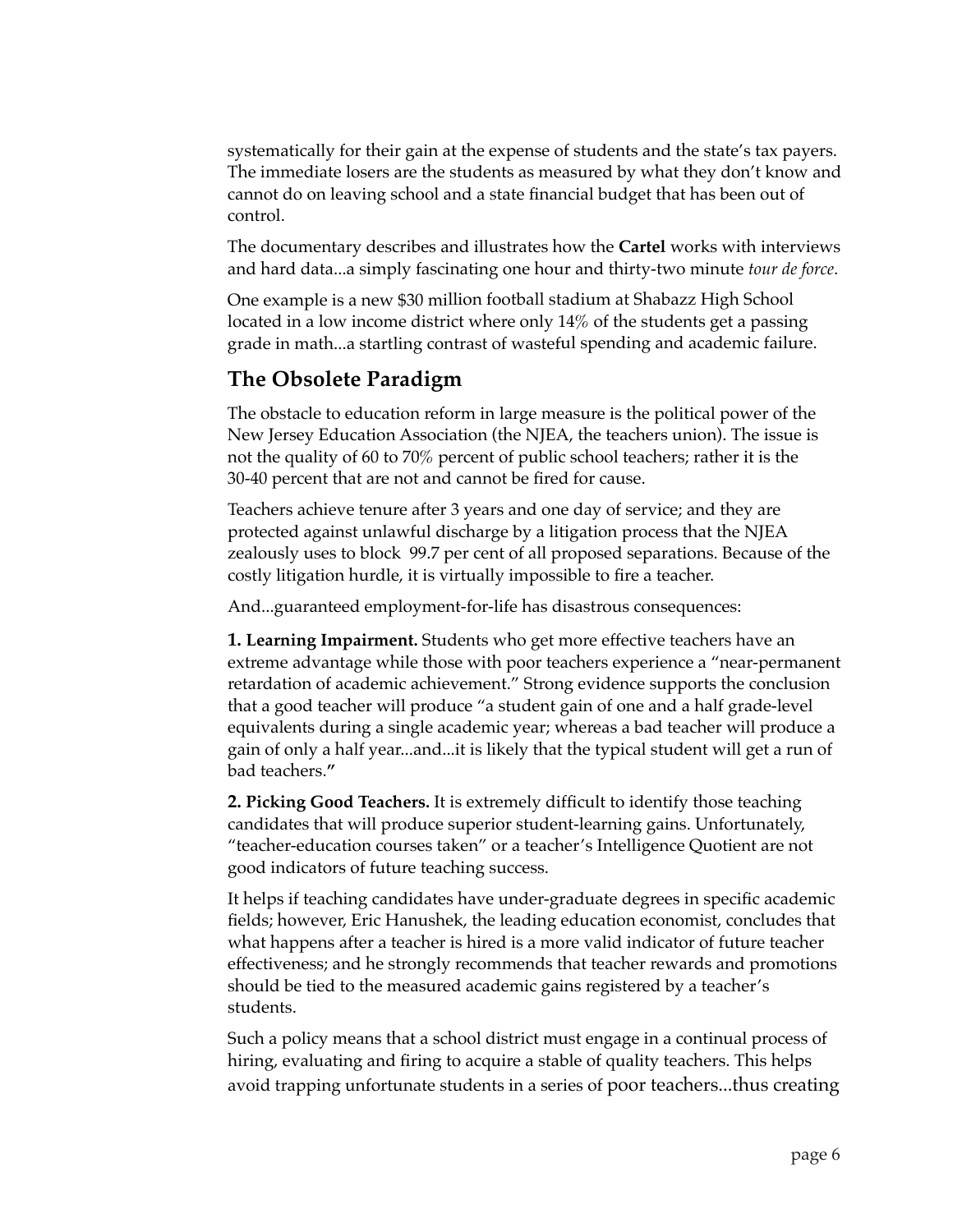a life-time learning impairment. In this case the "best practice" is the polar opposite to employment-for-life.

#### **The Inconvenient Truth**

The **Cartel** documentary, however, identifies a genuine road map to extract New Jersey from the present quagmire...namely, the unleashing of its existing charter school program and combining it with student education vouchers given to all students who redeem them at the public or private schools that accept them.

The past performance record of charter schools maybe viewed differently depending on the analyst. Up until now the New Jersey Charter Schools have been approved and regulated by the **Cartel;** and it is no surprise that the total number of charter school students is very small. This creates an excess number of students applying to charter schools; in this situation the state mandates the use of lotteries to determine who gets admitted.

Teachers unions are diametrically opposed to charter schools since they allegedly drain financial resources from unionized to non-unionized schools; and thus their objective is to limit the number of such schools.

Progressives and liberals generally favor existing U.S. Government voucher programs like the GI bill and Pell Grants that support college attendance, food stamps and housing vouchers; but they abhor school vouchers. The inconvenient truth is that education vouchers split the funding of education from the delivery of education services. The New Jersey charter schools may produce higher academic achievement and/or a "safer" learning environment; but **The Cartel** prefers to fund regular and magnet public schools. That's the Inconvenient Truth.

However, the newly elected Governor Chris Christie is on a mission to change this.

#### **The Bahamas**

What do we know about public school reform in the Bahamas?

The good news is that the nation has a Minister of Education who is dealing with the Department of Education in an effective way.

The bad news is that he inherited the "New Jersey good teacher/bad teacher" problem; and he must deal with long-standing and deeply-ingrained beliefs that are hostile to the New Jersey reform program.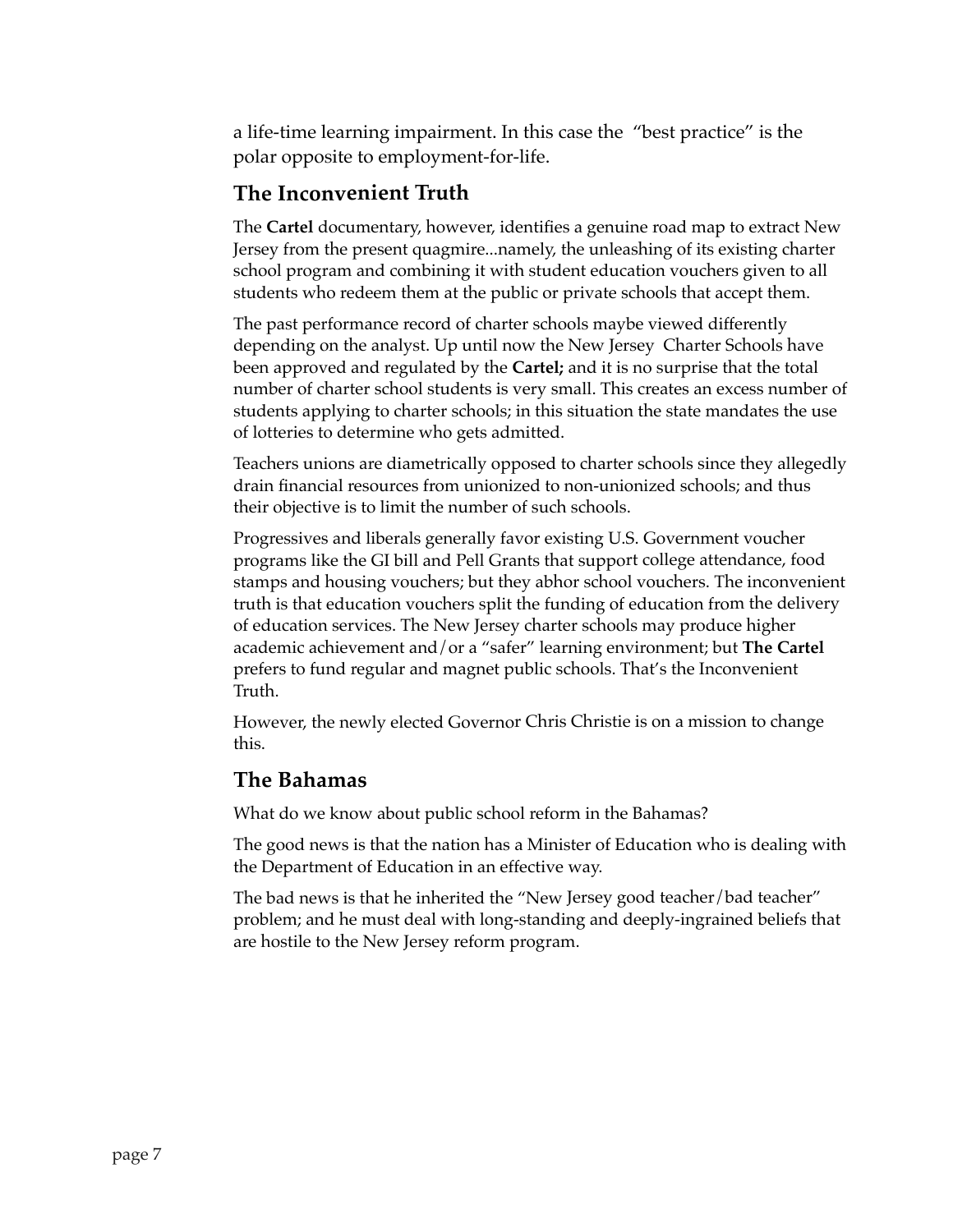# "Move them out", A Winning Strategy by Ralph J Massey

I will  $-$ 

**•** Arrive at KIPP every day by 7:25 a.m. Monday thru Friday.

**•** Remain at KIPP until 5:00 p. Monday thru Thursday, and 4:00 p.m. on Friday.

**•** Come to KIPP on appropriate Saturdays at 9:15 a.m. and remain until 1:05 p.m.

**•** Attend KIPP during summer school.

**•** Always work, think, and behave in the best way I know how, and I will do whatever it takes for me and my fellow students to learn. This also means that I will complete all my home work every night...

Work Hard. Be Nice

*he Tribune* described the recent visit of Geoffrey<br>Canada, the star of the documentary "Waiting<br>for Superman" and the founder of the Harlem Canada, the star of the documentary "Waiting for Superman" and the founder of the Harlem Children's Zone, the "HCZ", a monumental accomplishment in urban America. He outlined both the objectives and achievements of the HCZ; and, understandably, this did not include all the insights included in the film.

A less-prominent "Star" of the film is Dr. Eric A Hanushek, a well-known economist, who delivered the one-liner -

**"Substantial economic gains can be realized by identifying the most ineffective teachers and moving them out of the classroom".**

The detailed research supporting this proposal is contained in "The Economic Value of Higher Teacher Quality", a Working Paper of the National Bureau of Economic Research. It merits a closer look.

#### **Knowns and Unknowns**

In it Eric Hanushek notes that although an incredible amount of research has been done on learning, much has been false or misleading. He contends that teachers are important; and, in fact, no other element in the education equation rivals it in importance.

**But**...teachers vary greatly in their ability to impart knowledge and skills to students. "The magnitude of differences is truly large, with some teachers producing one and a half years of gain in achievement in an academic year while others with equivalent students produce only a one-half year gain." Briefly stated...with the same students some teachers are three times more productive.

However, at this point in time he contends that we don't know what type of person will be a highly productive teacher in the classroom. Even after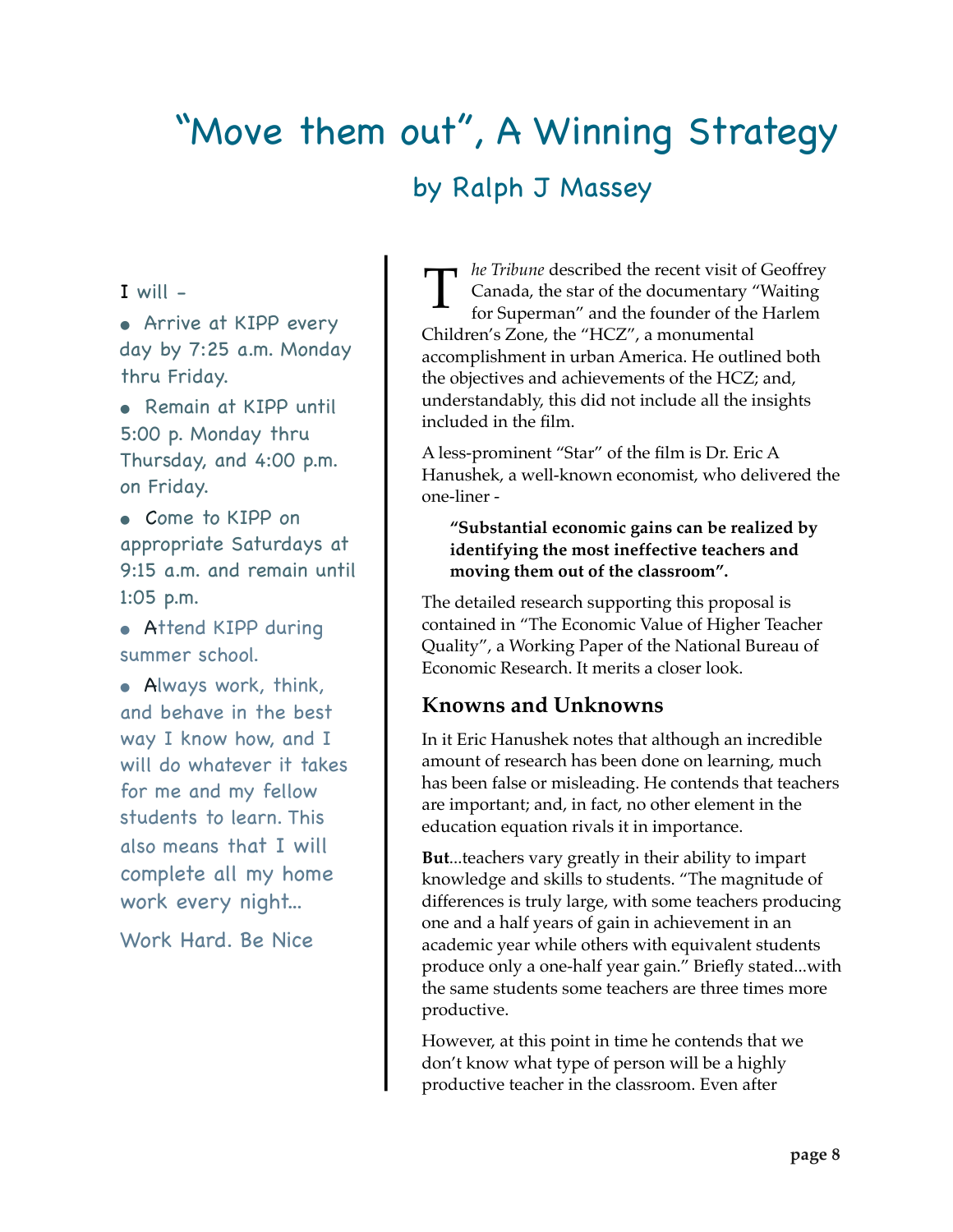hundreds of studies, social scientists like Hanushek have not identified a statistically valid causal and the likely gains teachers will "produce" in student achievement.

Specifically...

- Class size reduction does not affect student achievement except for the very earliest grades, "and then the expected results are small".
- Masters degrees "bear no consistent relationship with student achievement" as does experience in the classroom after the first few years on the job.
- "Conventional teacher certification requirements, source of teaching, or salary level are not systematically related to the amount of learning that goes on in the classroom."
- "Even very intensive professional development to help teachers become more effective after they are already in the classroom has shown little impact on student achievement."

The above policies are the ones traditionally employed.

The social scientist in this case concentrates on what he knows...namely, that poor teachers can inflict a near permanent learning impairment on their students and this impairment will persist throughout their lifetime. This adversely affects their likely earnings, their economic contribution to the nation and the welfare of the nation itself.

The author then did a "what if" exercise, a bit of "economic modeling". He started with -

- What is known about the relationship between cognitive skills and earnings; and then asked ---
- "What if a series of outstanding teachers had a class of students through the primary and secondary school years?"...and..."What would be the aggregate lifetime earnings of this lucky group relative to a similar class that had uniformly poor teachers?
- The difference is enormous. Hanushek contends that these future economic gains should be considered as the economic value of quality teachers.

Many will be skeptical of the Doctor's statistical correlations and prefer anecdotal evidence, "gut feel" and traditional solutions. However, this at best provides a false comfort to a country like the Bahamas in today's global economy.

In his *NBER Working Paper* Eric Hanushek further states that -

**• The more effective teachers should be assigned larger classes and the less effective smaller ones.**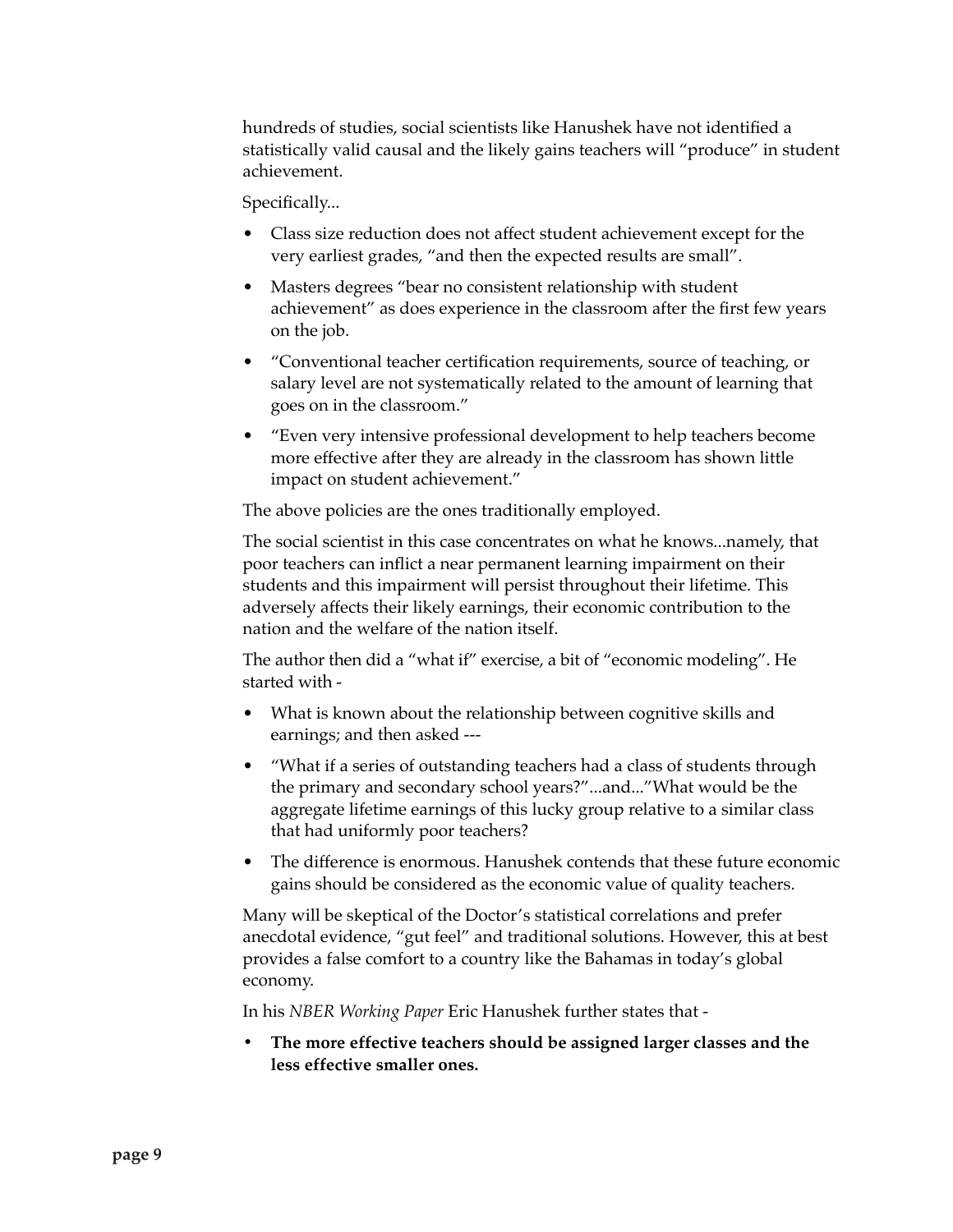- **• If teacher salaries reflected teacher effectiveness more closely, then much higher salaries would be economically justified.**
- **• "Without that linkage, we should expect our schools to underperform, and we might also expect teacher salaries to lag those in the general labor market."**

#### **Courageous Strategies**

The Bahamas Department of Education (the "DOE") is not starting from scratch. It does have good teachers; and it has a student testing and evaluation system with decades of experience.

**The DOE must put that the data system on steroids. Changes have to be made so that it will track student achievement year by year and appropriately relate student performance to specific teachers. Then the results must have consequences for both.**

**The DOE should follow the good Doctor's advice.**